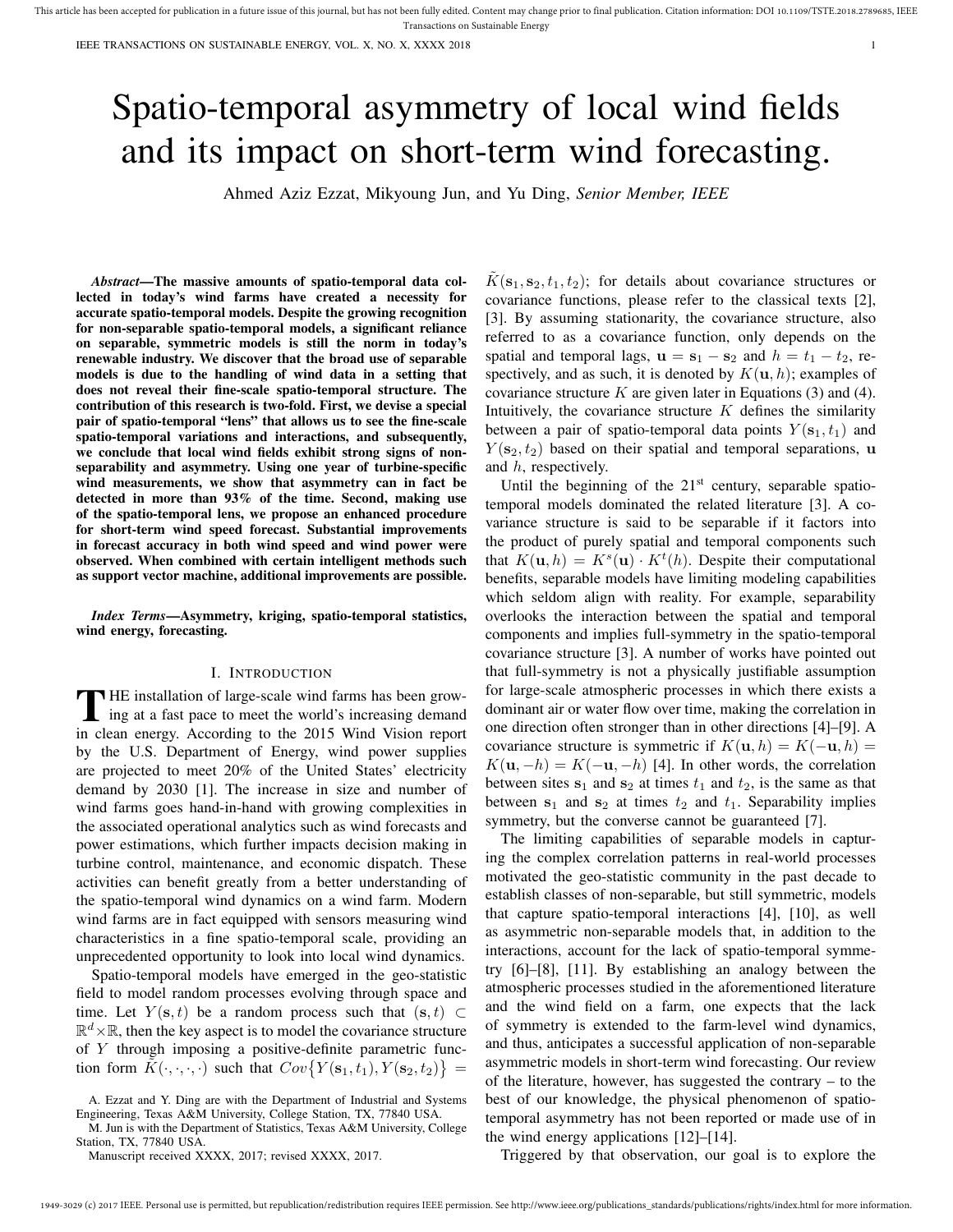This article has been accepted for publication in a future issue of this journal, but has not been fully edited. Content may change prior to final publication. Citation information: DOI 10.1109/TSTE.2018.2789685, IEEE Transactions on Sustainable Energy

existence of this physical phenomenon in the context of a local wind field and the reasons behind its disregard in the related literature. We understand that the large-scale atmospheric processes referenced above are usually measured at a few, spatially distant sites over the span of several days. These measurements may be compatible with the spatial and temporal resolution in those large-scale processes but such setting is too coarse for understanding the wind dynamics on a farm. We are fortunate to have in possession a year worth of hourly wind data from 200 turbine-mounted anemometers scattered over a wind farm of roughly 15-by-10 miles. This anemometer network provides a coverage of spatial resolution of one mile and a temporal resolution of one hour, supposedly sufficient to allow finer-scale wind dynamics to be unearthed.

We show, however, that a straightforward use of this spatiotemporal dense data would lead to the conclusion that local wind fields are approximately symmetric; a conclusion that explains the widespread use of separable models. Our later findings, however, suggest that this conclusion is misleading because it overlooks the physical nature of local wind fields, where the local wind dynamics take place on a much more granular scale compared to large-scale processes. In order to see the fine-scale asymmetric patterns, unnoticed previously in the spatio-temporal data, we need some magnifying mechanisms that look deeper into the spatial and temporal scales, analogous to the use of optical lens for seeing tiny specimens and features transparent to naked eyes. The magnifying mechanisms are pertinent to the data in space and time, thereby referred to as a pair of "spatio-temporal" lens. These lens are apparently not a physical lens but realized instead through statistically-motivated computational algorithms. Using the lens, we conclude that, contrary to common practice, asymmetry does exist in the wind farm data.

In light of these findings and making use of the devised spatio-temporal lens, we propose an enhanced short-term wind forecasting procedure, which is based on an asymmetric nonseparable model that takes into account the wind directionality information. Short-term wind forecasting is an important task in wind farm analytics [15] and is a corner stone for subsequent operations such as power estimations, turbine control and others [16]. The current literature for short-term forecast either uses simplistic methods such as persistence forecasts, or time series methods that do not account for spatial correlations such as autoregressive (AR) and autoregressive moving average (ARMA) models and support vector machines (SVMs) [17]–[19], or separable spatio-temporal models that take into account both the spatial and temporal aspects, but over-simplify the spatio-temporal structure by ignoring spatiotemporal interactions and asymmetries [14]. We show that significant improvements in forecast accuracy, in both wind speed and power, are achievable when an appropriate nonseparable spatio-temporal model is adopted. When combined with certain intelligent methods such as support vector machine, additional improvements can be expected.

# II. DATA DESCRIPTION

The data used in this study consists of one year of spatiotemporal measurements, between 2010 and 2011, from an onshore wind farm in the United States. Due to confidentiality reasons, we randomly selected 200 turbines, noting that this represents a vast majority of the whole turbine set. The data consists of turbine-specific hourly wind speeds measured by the anenometers mounted on each turbine at the hub height of 80 meters. In addition, one year of hourly wind speed and direction measurements are available at a mast located in the northeastern part of the wind farm. We shift the coordinates of the turbines by a constant, so that the relative positions of the turbines and the mast remain faithful to the actual layout but their true geographic information is kept confidential; see Figure 1. The farm is located on a rather flat terrain.

The histogram of wind speeds recorded at the mast, as well as the rose plot that illustrates the wind speed and direction are presented in Figure 2. The yearly median and standard deviation of the wind speeds at the wind farm are 6.60  $ms^{-1}$  and 3.29  $ms^{-1}$ , respectively. The most dominant wind occurring in the wind farm throughout the year is westerly, i.e., it blows from west to east. The average yearly wind direction is at  $\bar{\theta} = 264.24^{\circ}$ .

At any given time, we can characterize the wind measured at a turbine by its wind direction and the wind speed. By considering measurements from multiple turbines, a vector of wind directions and speeds can be formed at each wind turbine and it evolves as a time series. It is in these time series vectors that the spatio-temporal correlation information is stored, which we need to decipher. Because wind has a transport effect due to its directionality, this spatio-temporal correlation is dependent on the wind direction, which could rapidly fluctuate in as short as 6 hours, as shown later in Section III. In other words, the spatio-temporal correlation in the along-wind direction is stronger than in other directions, creating the socalled "spatio-temporal asymmetry". Fortunately enough, the spatio-temporal resolution of our data allows us to characterize the fine-scale direction-dependent spatio-temporal correlations and interactions in local wind dynamics. Such characterization of the directional wind dynamics enables us to improve shortterm wind speed forecasts, and subsequently, enhance turbinespecific power estimations. These practical implications are discussed in Section IV.



Fig. 1. Wind farm layout:"T" refers to turbines and "M" refers to the mast.

## III. ASYMMETRY DETECTION & QUANTIFICATION

An empirical method to quantify asymmetry is proposed in [6] in terms of spatio-temporal semi-variogram, which is a

1949-3029 (c) 2017 IEEE. Personal use is permitted, but republication/redistribution requires IEEE permission. See http://www.ieee.org/publications\_standards/publications/rights/index.html for more information.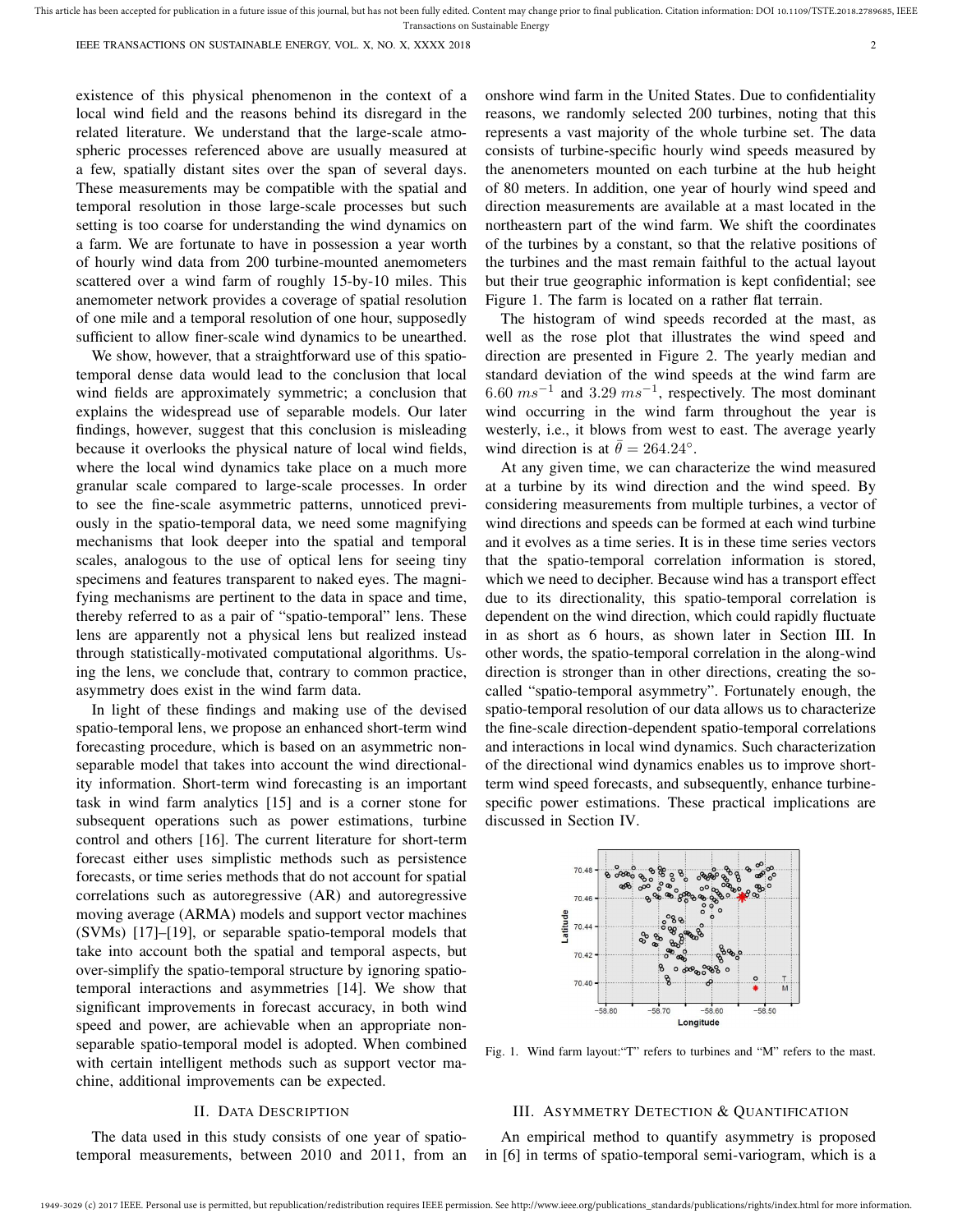

Fig. 2. Left panel: histogram of wind speeds as recorded at the mast. Right panel: wind rose plot as recorded at the mast.

negative-definite measure of dissimilarity in geostatistics [3]. Specifically, let  $Y(\mathbf{s}, t)$  represent the wind speeds at multiple locations  $\{s_i\}_{i=1}^n$  at discrete times  $\{t_j\}_{j=1}^m$  such that  $N =$  $n \times m$ , then the spatio-temporal empirical semi-variogram of Y between  $s_1$  and  $s_2$  at time lag h is defined as:

$$
g(\mathbf{s}_1, \mathbf{s}_2, h) = \frac{1}{2(m - h - 1)} \sum_{j=1}^{m - h - 1} \{ Y(\mathbf{s}_1, t_j + h) - Y(\mathbf{s}_2, t_j) \}^2.
$$
 (1)

Introduce two semi-variograms between  $s_1$  and  $s_2$ :  $g(\mathbf{s}_1, \mathbf{s}_2, h)$  and  $g(\mathbf{s}_2, \mathbf{s}_1, h)$ . Both of them represent the dissimilarity between the two spatial sites, but  $g(s_1, s_2, h)$  means that measurements taken at  $s_2$  are h time lag behind that at  $s_1$ , whereas  $g(\mathbf{s}_2, \mathbf{s}_1, h)$  means that measurements at  $\mathbf{s}_1$  are behind those at  $s_2$ . Assuming Y is stationary in space-time with a positive-definite covariance function K, then  $\mathbb{E}[g(\mathbf{s}_1, \mathbf{s}_2, h)]$  $g(s_2, s_1, h) = K(s_2 - s_1, h) - K(s_1 - s_2, h)$  [6]. As such, when the two semi-variogram quantities are the same, the wind field is said to be symmetric because their expected difference, which is equal to the expected difference in covariances, is zero. But when there is a dominant wind blowing from  $s_1$  towards  $s_2$ , the propagation of wind velocities from  $s_1$ towards  $s_2$  would generate a significantly positive value for the difference  $a(\mathbf{s}_1, \mathbf{s}_2, h) := g(\mathbf{s}_1, \mathbf{s}_2, h) - g(\mathbf{s}_2, \mathbf{s}_1, h)$ , indicating a lack of symmetry. In a more general sense, when there is a dominant wind direction, denoted by  $\theta$  (in the above example, from  $s_1$  towards  $s_2$ ), a non-zero  $a(s_1, s_2, h)$  exhibits itself as a positive value most of the time. In our research, we signify the dominant wind direction through an extra input, i.e.,  $a(\mathbf{s}_1, \mathbf{s}_2, h, \theta)$ , and use it to detect the existence of asymmetry in wind data and quantify its strength.

# *A. Yearly Scenario*

We first show the conclusion that would result when attempting to quantify asymmetry in a local wind field by using the metric described above and following the procedure proposed in [6], which was originally designed for a largescale atmospheric process.

To account for non-stationarity in  $\mathbb{E}[Y(\mathbf{s}, t)]$ , we fit a parametric diurnal trend for the wind speed data using least squares estimation. Specifically, we use the diurnal trend function originally proposed by [20], which captures the global temporal variation in wind speeds. The fitted trend is then subtracted from the actual wind speed data to get the residuals, which will be used in quantifying asymmetry.

Next, for every pair of turbines i and j located at  $s_i$  and  $s_j$ such that  $s_i$  is west of  $s_j$ , we compute  $g(s_i, s_j, h) - g(s_j, s_i, h)$ 



Fig. 3. The  $25^{th}$ ,  $50^{th}$  and  $75^{th}$  percentiles of asymmetry values  $A(\mathbf{s}, h)$ versus different time lags h.

using the residuals in place of  $Y$  in (1). We repeat this computation for every pair of turbines and for different time lags ranging from 0 to 24 hours. All of the computed quantities are then transformed into the correlation scale. For the  $\ell$ -th pair of turbines, the resulting quantities at each temporal lag  $h$ are the spatio-temporal asymmetry, denoted by  $a^{\ell}(\mathbf{s}_i, \mathbf{s}_j, h, \overline{\theta})$ , where  $\theta$  is the average yearly wind direction at the wind farm. For our wind data,  $\bar{\bar{\theta}} = 264.24^{\circ}$  (where 0° represents north), meaning that the average dominant wind on the wind farm is from west to east, as shown in the right panel of Figure 2.

Denote the collection of asymmetry values at each temporal lag by  $A(\mathbf{s}, h) = \{a^{\ell}(\mathbf{s}_i, \mathbf{s}_j, h)\}_{\ell=1}^L$ , where L is the total number of turbine pairs, and its  $50^{th}$  percentile as  $\bar{A}(s, h)$ . Figure 3 shows the  $25^{th}$ ,  $50^{th}$  and  $75^{th}$  percentiles of  $A(\mathbf{s}, h)$ for  $h \in \{0, \ldots, 24\}$  with a 3-hour increment. All median asymmetry values in Figure 3 are slightly positive, indicating a potential tendency towards asymmetric behavior. The largest median occurs at  $h^* = 12$  and is approximately 0.024 on the correlation scale. To put this value in the context, we note that the work of [4] reports an asymmetry value of 0.12 for asymmetric large-scale wind flow over Ireland. Similar figures are reported in [7], ranging between 0.04 to 0.14 and averaged at 0.11. As such, an asymmetry of 0.024 appears to be rather weak to justify the existence of asymmetry in the local wind field. From a modeling perspective, one would understandably trade such weak asymmetry for computational efficiency and simplicity gained by the symmetry assumption. This conclusion explains the broad use of separable models in the wind application literature.

Our hypothesis, however, is that the weak asymmetry in Figure 3 is due to the non-optimal handling of wind farm data. In general, the common practice is to decompose data using regular calendar periods, like a week, a month, or a year. The wind data is grouped for the whole year when producing Figure 3. In a large-scale atmospheric process, a dominant wind can persist for a sustained period of time and travel a substantial distance; these patterns can be preidentified through climatological expertise over a region of interest, and as such, regular calendar decompositions appear to be a reasonable choice. For a local wind field, however, observational data suggest that alternations in local winds occur at a relatively high rate, resulting in several distinct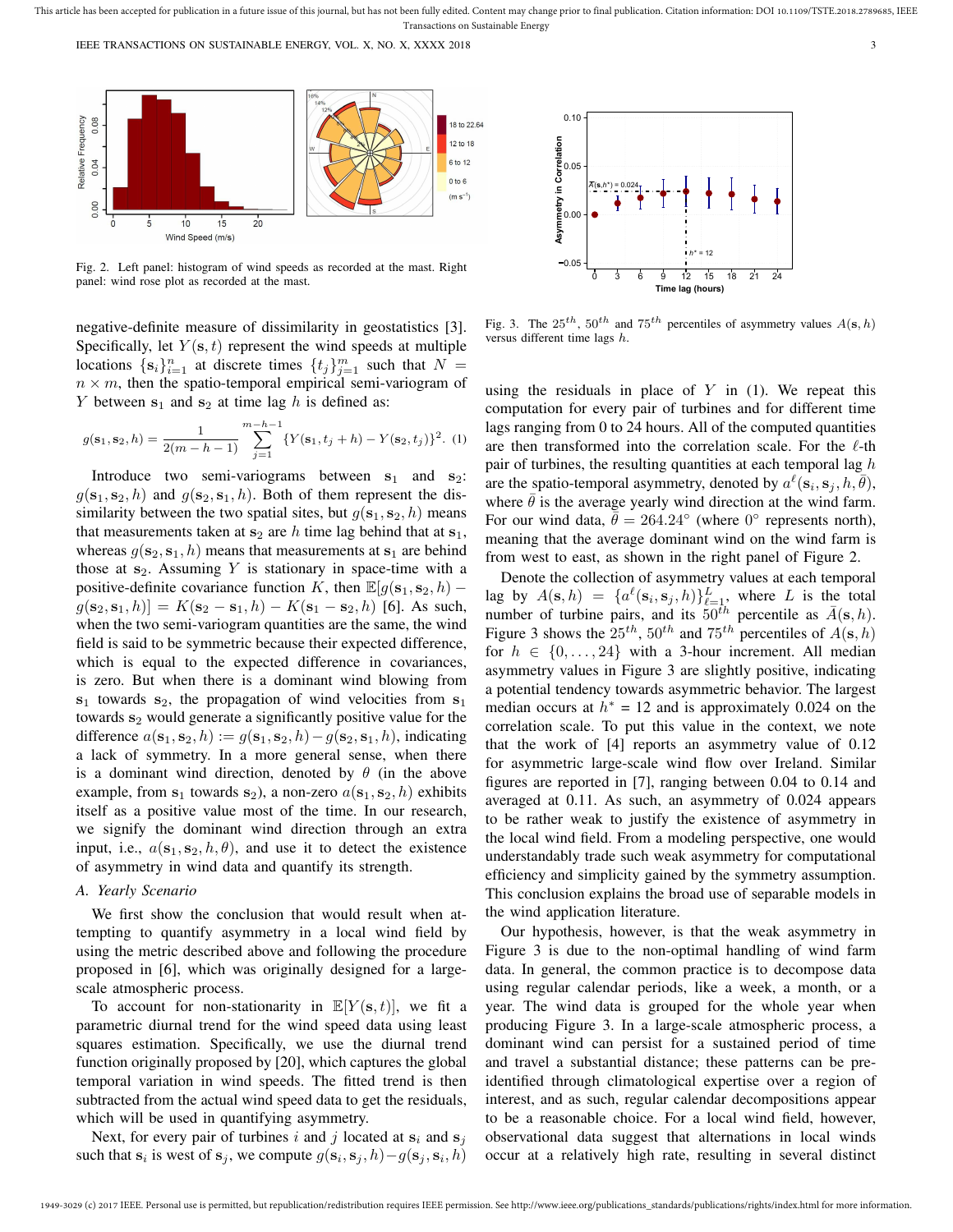

Fig. 4. The  $25^{th}$ ,  $50^{th}$  and  $75^{th}$  percentiles of asymmetry values of temporal decompositions versus separating distance in kilometers.

wind characteristics at each wind alternation. In such setting, regular calendar periods rarely contain a single dominant wind scenario; rather, they contain various dominant winds that create multiple asymmetries having distinct directions and magnitudes. Consequently, aggregating the heterogeneous, and perhaps opposite, asymmetries leads to an underestimation of the true asymmetry level.

The physical differences between local wind fields and large-scale atmospheric processes require special adjustments to spatio-temporal resolution used to analyze wind measurements, in order to reveal the underlying asymmetry pattern. We show next that upon implementing a pair of spatio-temporal "lens" that accounts for the fine-scale variations in local wind fields, strong degrees of asymmetry are detected.

## *B. Spatio-temporal lens for asymmetry quantification*

We propose a spatio-temporal lens that allows us to unearth the underlying asymmetric behavior of local wind fields. The devised lens comprises of two components: a temporal adjustment and a spatial adjustment.

*1) Temporal adjustment:* We start off with performing a series of arbitrary, calendar period-based temporal decompositions. Specifically, we perform seasonal, monthly and weekly decompositions of the wind farm data and compute the asymmetry level in each sub-interval. Take the seasonal decomposition as an example, the average wind direction is computed for the fall season and is denoted by  $\theta_1$  and the asymmetry level between all pairs of turbines within that season is computed at the time lag  $h_1^*$  that maximizes the median asymmetry level for the fall season, resulting in the vector  $\{a^{\ell}(s_1, s_2, h_1^*, \bar{\theta}_1)\}_{\ell=1}^{n_1}$ . We repeat this process for the remaining three seasons, resulting in the wind directions  $\bar{\Theta} =$  $\{\bar{\theta}_1, \bar{\theta}_2, \bar{\theta}_3, \bar{\theta}_4\}$ , the optimal time lags  $\mathbf{h}^* = \{h_1^*, h_2^*, h_3^*, h_4^*\}$ and the corresponding asymmetry vectors. We then group the asymmetry values into three subgroups, corresponding to three distance ranges: 0-10 kilometers (km), 10-20 km, and 20-30 km. The  $25^{th}$ ,  $50^{th}$  and  $75^{th}$  percentiles of asymmetry values in each subgroup are computed and displayed in Figure 4. We then repeat this process for all the temporal decompositions and display the  $25^{th}$ ,  $50^{th}$  and  $75^{th}$  percentiles of asymmetry values under each scenario for the three distance subgroups.

It is apparent that adjusting the temporal lens by which we search for the asymmetry to capture the fine temporal details leads to estimates of stronger asymmetries. However, the adjustment based purely on calendar periods seems not effective enough, because the decomposition intervals are created arbitrarily. If we can identify the time points when the dominant wind changes its direction, say, from northerly to westerly, we can then isolate the time intervals in which a unique dominant wind persists and consequently detect the underlying asymmetry in such intervals. We call such intervals as the "prevailing periods." This calls for the use of a change point detection procedure.

In order to identify the change points of the wind direction over the year, we implement a rolling binary segmentation of a circular change point detection algorithm, which is a modified version of the method described in [21]. Given hourly wind direction observations for one year, denoted by  $\Theta =$  $\{\theta_1, \theta_2, ..., \theta_q\}$ , where q is the total number of wind direction observations, we are interested in detecting the intermediate points at which changes have occurred in the wind direction. We assume that the wind direction variable  $\theta$  follows a von Mises distribution with parameters  $0 \leq \mu < 2\pi$  and  $\kappa \geq 0$ as the mean and concentration parameters, respectively. The choice of the distributional form is motivated by the fact that wind direction is a circular variable and the von Mises distribution can characterize its directionality [22].

The parameter vector for the change detection test would be  $\{\omega, \mu_1, \mu_2, \kappa\}$ , where  $\omega$  is the index of the change point to be detected,  $\mu_1$  and  $\mu_2$  are the means of the before and after subsequences and  $\kappa$  is the concentration parameter. Specifically, the null hypothesis for this change point test is that  $H_0$  :  $\omega = q$  indicating no change versus  $H_1$  :  $1 \leq \omega \leq q-1$  indicating a change occurring at the  $\omega^{th}$ observation. The generalized likelihood ratio method is used to conduct the test, where  $H_0$  is rejected whenever  $\lambda_\omega > c$ such that  $\lambda_{\omega} =$ j∈{1,...,q}  $\sup$   $(Q_{1j} + Q_{2j}) - Q$  where  $Q$ ,  $Q_{1j}$ 

and  $Q_{2i}$  denote the resultant lengths for the sequence and the resulting subsequences, respectively, and  $c$  is a critical cutoff value determined by the prescribed significance level; for more details, please refer to [21]. Because the test has no simple known distributional form, we resort to Monte Carlo simulation, as guided by [21] in order to determine the  $95<sup>th</sup>$ cut-off value which will be used in this test. In the Monte Carlo simulation, we initially tried a run size of 10,000 runs, but it turned out that the results are only trivially different from that obtained at a run size of 1,000 runs.

Since we are searching for an unknown number of potential change points, a common approach is to implement a binary segmentation algorithm, where the most significant change point in the whole dataset is detected, then the next significant change point is searched for in the resulting subsequences before and after the already-detected change point. For more details about binary segmentation, please refer to [23]. Since we are expecting change points to occur on a fine temporal resolution in local wind fields, we implement a one-month rolling binary segmentation, in which the first month of data is analyzed separately and then the period of interest is shifted by one month from the last change point detected in the first month for the next round of detection.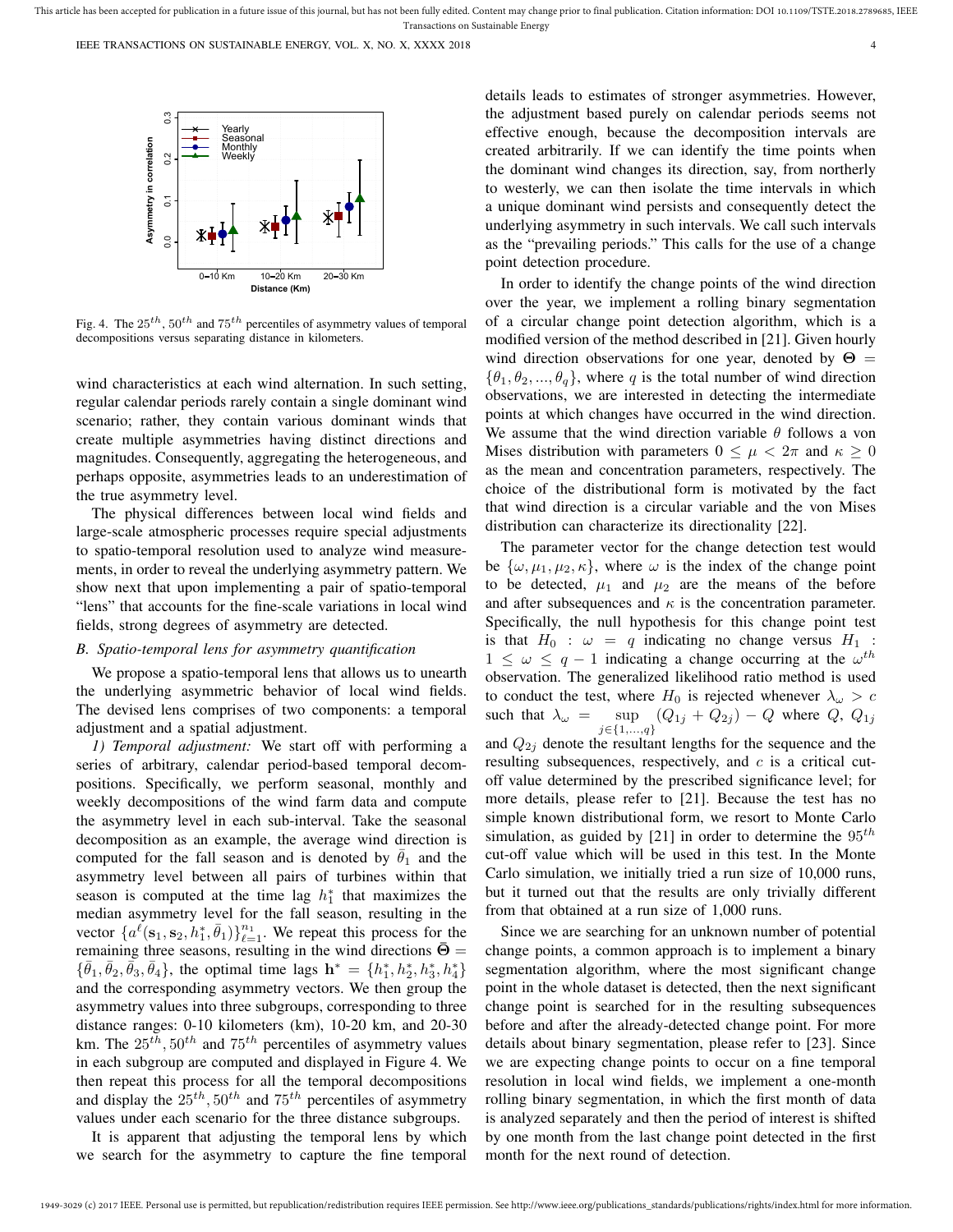

Fig. 5. Left panel: Change detection for first two weeks of wind direction data. Right panel: Distribution of the prevailing periods' length in days.

The left panel of Figure 5 shows the detected change points for the first two weeks of data. The right panel of Figure 5 shows the distribution of the length of the prevailing periods. The results show that, on average, a dominant wind direction lasts for 3.04 days with a standard deviation of 2.46 days. For 50% of the prevailing periods, the wind direction alternated in less than 2.27 days. The maximum interval of time in which a dominant wind direction is found to be persistent is 15.5 days, while the shortest prevailing period's length is found to be 6 hours. A total of 119 change points are detected in the year long wind data, leading to 120 prevailing periods identified over the year. These statistics indicate the fine temporal scale at which wind dynamics take place, resulting in a dynamic alternation of dominant winds over time. Quantifying asymmetry for individual prevailing periods would capture the lack of symmetry associated with each distinct dominant wind, and hence, provide reliable asymmetry estimates.

*2) Spatial adjustment:* On the spatial level, the relative position of the turbines on a wind farm is a factor that affects the asymmetry level at any given time. Physically, asymmetry exists when wind propagates from an upstream turbine to a downstream one, implying that the latter is in the along-wind direction with respect to the former. To show the effect of the spatial configuration of turbines on asymmetry, we pick an 8 hour prevailing period, where the wind is easterly, as illustrated in Figure 6. We compute the Pearson correlations between the wind speeds at the upstream turbine (UT) and those in a subset of 8 arbitrarily-selected downstream turbines (DTs 1-8) after a time lag of  $h = 3$  hours; we denote this correlation by  $C_1$ . It is apparent that the correlations in the along-wind direction (between UT and DTs 1-4) is larger than those in the spanwind direction (between UT and DTs 5-8). Also, we compute the pairwise correlations at a time lag of  $-h$  (when the DTs are leading the UT) and denote it by  $C_2$ . The difference between  $C_1$  and  $C_2$ , denoted by  $\Delta C$ , is largely positive for the alongwind DTs, indicating the existence of a strong asymmetry pattern. These observations prompt the need to select only the along-wind turbines in asymmetry quantification.

For a given prevailing period  $p$ , the dominant wind direction is denoted as  $\theta_p$  and a distinct spatial bandwidth  $b_p$  will be selected. Our spatial bandwidth selection procedure, as illustrated in the upper left corner of Figure 6, executes as follows: we vary the bandwidth in the range  $[2.5^{\circ}, 45^{\circ}]$  in increments of 2.5 ◦ and then select the bandwidth that maximizes the median asymmetry as the optimal bandwidth  $b_p^*$ . With the spatial adjustment, the asymmetry metric  $a(\cdot)$  takes in one



Fig. 6. Effect of spatial position on asymmetry quantification. "UT" and "DT" denote an upstream and a downstream turbine, respectively.



Fig. 7. The  $25^{th}$ ,  $50^{th}$  and  $75^{th}$  percentiles of asymmetry values of different scenarios versus separating distance in kilometers.

more input and is now denoted as  $a(\mathbf{s}_1, \mathbf{s}_2, h_p, \theta_p, b_p)$ .

*3) Asymmetry quantification:* In light of the spatiotemporal lens adjustments described above, we determine an optimal time lag  $h_p^*$  and bandwidth  $b_p^*$  that constitute our final pair of spatial and temporal lens, maximizing the median asymmetry level in each prevailing period  $\bar{A}(\mathbf{s}_1, \mathbf{s}_2, h_p^*, \theta_p, b_p^*)$ . Figure 7 shows the  $25^{th}$ ,  $50^{th}$  and  $75^{th}$  percentiles of the asymmetry level versus the separating distance subgroups for the different scenarios thus considered: yearly, seasonal, monthly, weekly, temporal-only lens scenario and spatiotemporal lens scenario. It is apparent that applying the spatiotemporal lens detects much higher asymmetry levels. For instance, at separating distances greater than 20 km, all of the turbine pairs exhibit positive asymmetry and 50% of them exhibit an asymmetry level higher than 0.2 on the correlation scale, a level considered significant in the past study [4] and nearly an order of magnitude greater than the median asymmetry of 0.024 detected earlier on the yearly data. The median asymmetry values of all distance subgroups are classified in Table I, where 93% of the prevailing periods exhibit positive median asymmetry, nearly a quarter of them exhibit a greater than 0.2 median asymmetry, and more than 41% of them exhibit a median asymmetry larger than 0.1, the level of asymmetry previously reported in [4], [7] for signaling the existence of appreciable asymmetric behavior in the largescale atmospheric processes.

The findings made above indicate that not only does strong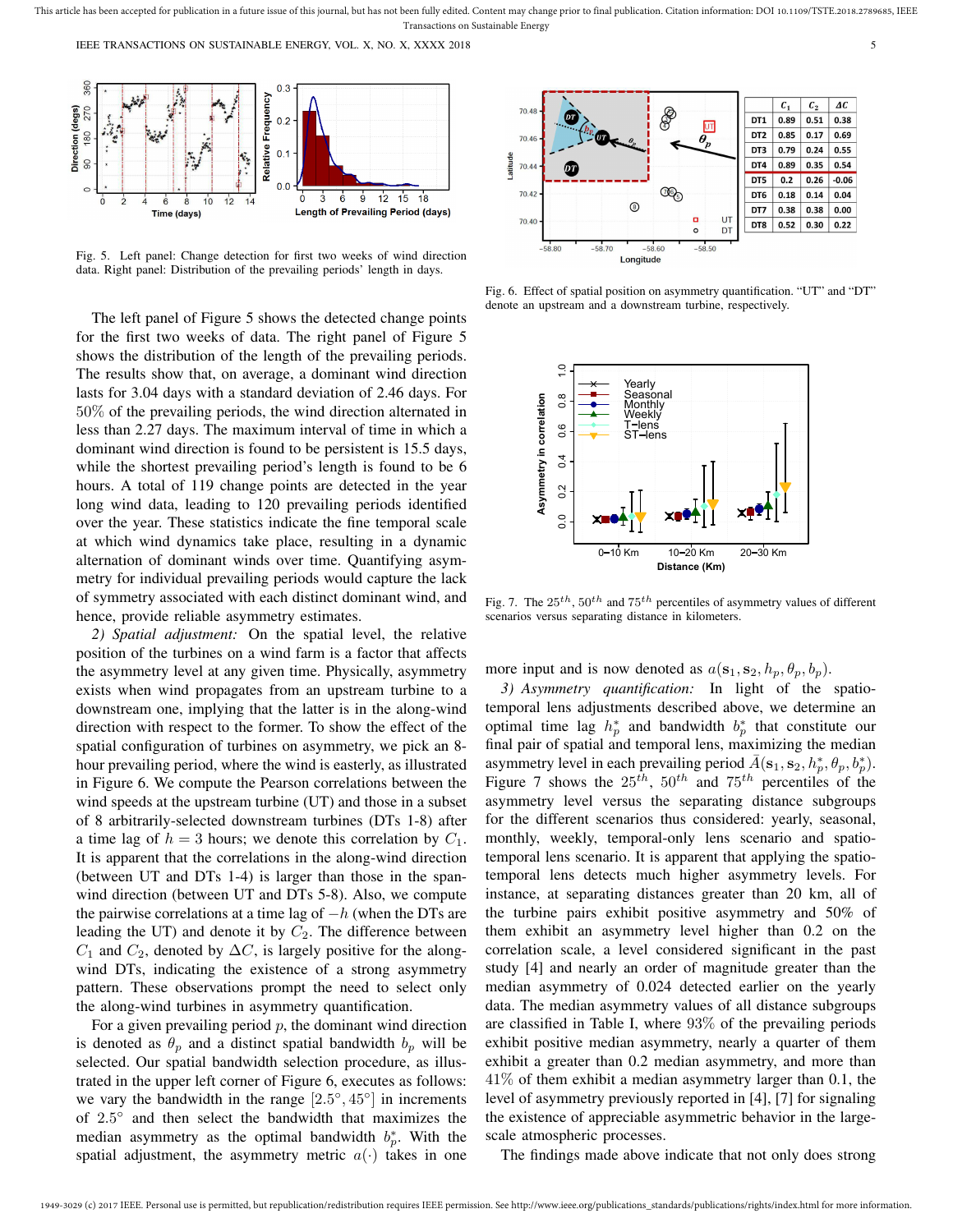TABLE I CLASSIFICATION OF PREVAILING PERIODS ACCORDING TO THE MEDIAN ASYMMETRY LEVEL.

| Group | Range                                                                     | Percentage |
|-------|---------------------------------------------------------------------------|------------|
| 1.    | $\overline{A}(\mathbf{s}_1, \mathbf{s}_2, h_p^*, \theta_p, b_p^*) \leq 0$ | 7%         |
| 2.    | $0 < \bar{A}(s_1, s_2, h_p^*, \theta_p, b_p^*) < 0.05$                    | 27%        |
| 3.    | $0.05 \leq \bar{A}(s_1, s_2, h_p^*, \theta_p, b_p^*) < 0.1$               | 25%        |
| 4.    | $0.1 \leq \bar{A}(s_1, s_2, h_p^*, \theta_p, b_p^*) < 0.2$                | 20%        |
| 5.    | $0.2 \leq \bar{A}(s_1, s_2, h_p^*, \theta_p, b_p^*)$                      | 21%        |



Fig. 8. Wake effect and its implications on spatio-temporal asymmetry.

asymmetry exist in local wind fields, but also the discovered asymmetry appears to fluctuate spatially and temporally, and in both magnitude and direction. Each prevailing period appears to have unique asymmetry pattern, creating a temporal fluctuation of asymmetry throughout the year. The asymmetry appears to exhibit a spatial variation as well, by taking on high values in the along-wind and low values in the span-wind directions. As such, separable spatio-temporal models appear overly-simplified in modeling farm-level local wind dynamics.

*4) Asymmetry and wake effect:* The implications of capturing the asymmetry in a local wind field can enrich our understanding of complex physical phenomena on a wind farm such as the wake effect. The spatio-temporal dynamics within a wind farm are affected by the wake effect because the rotating turbine blades cause changes in the speed, direction and turbulence intensity of the propagating wind [24]. In Figure 8, we divide the wind farm for each prevailing period based on the wind direction into two regions having approximately the same number of turbines. The first region is considered as the set of "free-stream" wind turbines that receive a relatively wake-free, less turbulent wind and the second region is considered as the set of "wake" wind turbines which are in the wake of other turbines and receive the disturbed, turbulent wind. We plot the medians of the asymmetry for each region. The free-stream region appears to exhibit higher asymmetry, which is consistent with the physical understanding since the less-turbulent wind is the driving force creating the asymmetry. This analysis indicates that asymmetry level spatially varies on a wind farm due to wake effect. Incorporating such pattern in a spatio-temporal model could benefit model fitting and prediction, as well as aid researchers in wake characterization.

# IV. ENHANCED SHORT-TERM WIND FORECASTING BASED ON NON-SEPARABLE ASYMMETRIC MODELING

The modeling of asymmetry in local wind fields can have a vital impact on wind farm operations. The most obvious application is in wind forecasting. Accurate wind speed forecasting, for instance, can lead to tremendous improvements in power production estimation, which is pivotal to risk and cost reduction in grid integration [25]. Wind direction and speed forecasts can greatly benefit active turbine control and economic dispatch operations [26]. For short-term forecasts, like a couple of hours ahead, data-driven models are known to be more powerful than the physics-based numerical weather prediction models [14], [15]. In a spatio-temporal context, the performance of the data-driven forecasts hinges upon the quality of an adequate probabilistic model that can capture the spatio-temporal dynamics for it to perform well in the forward-kriging prediction mechanism [20], [27], [28].

In light of the findings of Section III, we devise a framework for short-term wind forecasting that takes into account the asymmetric nature of local wind dynamics. There is a rich body of literature on short-term wind forecast [15], [16], but we set ourselves apart in terms of the following three aspects:

- Spatial correlation: Our focus is to take advantage of the spatial correlation among the neighborhood turbines on a wind farm while making turbine-specific wind speed forecasts, as opposed to obtaining a single time-series prediction for one turbine or a single *aggregated* time series for the whole farm [29], [30].
- **Spatio-temporal resolution**: The within-farm local wind field provides us a spatially and temporally dense wind dataset, as opposed to the situations where measurements come from a small number of locations spread over large areas, as in [20], [25], [31], i.e., the between-farm forecast. As mentioned before, the spatial and temporal resolutions of our wind data are one mile and one hour, respectively, which are at a finer scale than those in the between-farm settings.
- Lack of spatio-temporal symmetry: As shown in Section III, local wind dynamics are strongly asymmetric. Our framework takes into account this lack of symmetry. To our best knowledge, there exists no methodology for short-term wind forecasting on a wind farm that considers this physical phenomenon.

The flowchart in Figure 9 presents the steps of the proposed forecasting procedure. We want to note that to perform  $h$ -hour ahead forecasts and following the terminology presented in Section III, only the data in the preceding prevailing period that share similar wind and asymmetry characteristics is used for model training. This implies that a small subset of data relevant to the current prevailing period is used for model training. Doing so, the benefit is two-fold. First, it eliminates the computational burden of fitting non-separable spatio-temporal models. Second, it makes use of a local informative spatiotemporal neighborhood that is most relevant to short-term horizons. We note that Pourhabib *et al.* [14] used informative spatial neighborhoods for short-term speed forecast and Yan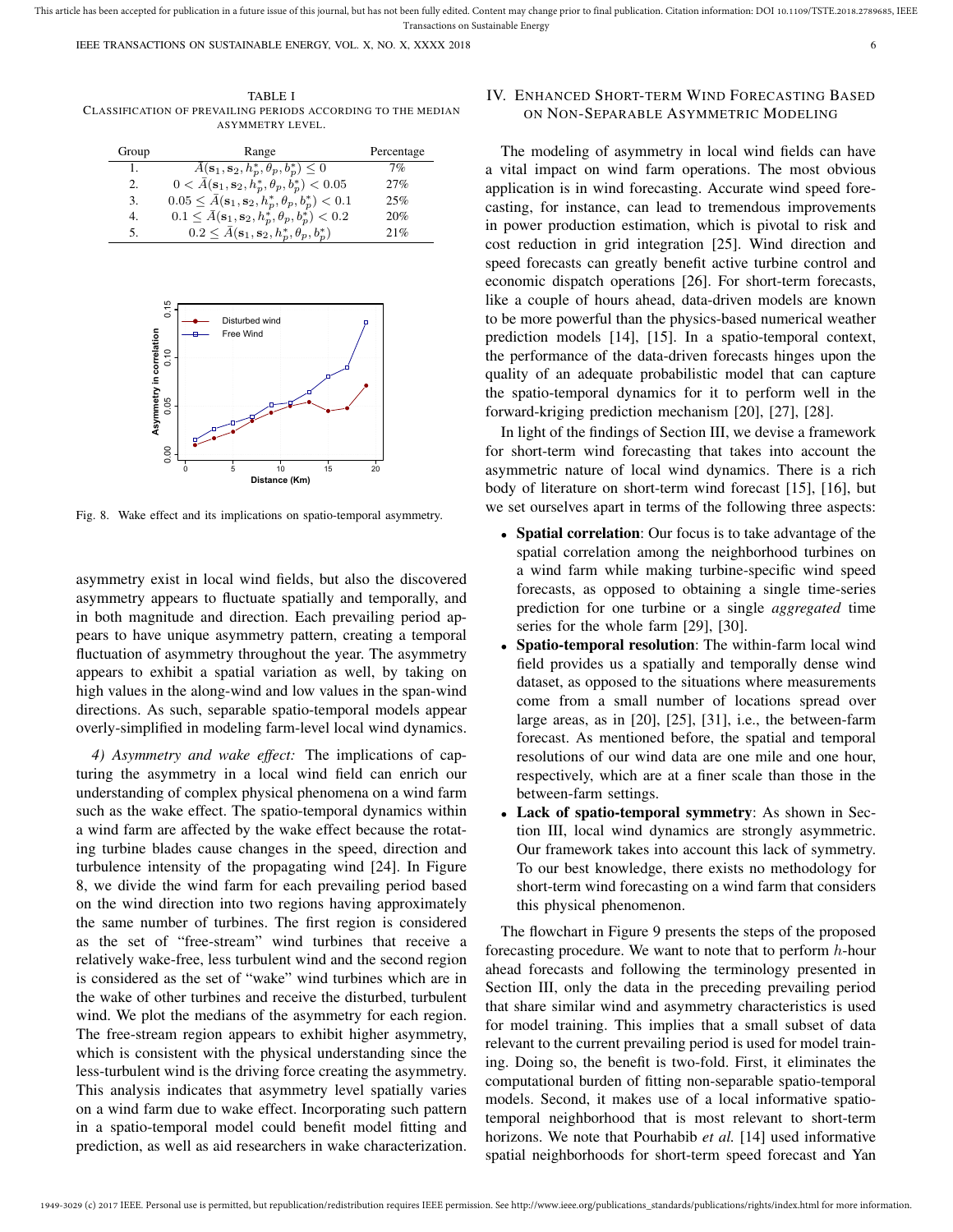This article has been accepted for publication in a future issue of this journal, but has not been fully edited. Content may change prior to final publication. Citation information: DOI 10.1109/TSTE.2018.2789685, IEEE Transactions on Sustainable Energy





Fig. 9. Flowchart of short-term forecast using asymmetric modeling.

*et al.* [30] used local temporal windows for short-term timeseries power predictions.

# *A. Models for short-term wind forecast*

prediction

End

*1) Asymmetric non-separable spatio-temporal model:* In Figure 9, one major component is the fitting of an asymmetric non-separable spatio-temporal model. Such models have been proposed in the past, although not used for local wind fields. In this research, we use a modified version of the asymmetric non-separable spatio-temporal model proposed in [7]. We briefly explain the model for this paper to be self contained.

In general, a spatio-temporal model is defined as the sum of a mean term and a zero-mean normally distributed error  $\epsilon$  with covariance  $\Sigma$  such that  $Y = Mz + \epsilon$ , where Y is the  $N \times 1$ vector of wind speeds, M is a pre-specified design matrix and z is a vector of coefficients. The key issue here is to define  $\Sigma$ using a parametric form. For the model in [7], its parametric covariance function can be expressed as follows:

$$
K_a(\mathbf{u}, h) = \sigma^2 \left\{ (1 - \lambda) K_{NS}(\mathbf{u}, h) + \lambda K_T(\mathbf{u}, h) \right\}
$$
  
 
$$
+ \eta \mathbb{1}_{\{||\mathbf{u}|| = |h| = 0\}}, \tag{2}
$$

where  $K_T$  is an asymmetric correlation function to be given below and  $K_{NS}$  is a non-separable symmetric correlation function such that:

$$
K_{NS}(\mathbf{u},h) = \frac{1-\delta}{1+\alpha|h|^2} \left( \exp\left[ -\frac{c||\mathbf{u}||}{(1+\alpha|h|^2)^{\frac{\beta}{2}}} \right] + \frac{\delta}{1-\delta} \mathbb{1}_{\{||\mathbf{u}||=0\}} \right).
$$
 (3)

In (2) and (3),  $\mathbb{1}_{\{\cdot\}}$  is an indicator function,  $\mathbf{u} = (u_1, u_2)^T$ is the spatial lag consisting of longitudinal and latitudinal components  $u_1$  and  $u_2$  and  $|| \cdot ||$  is the Euclidean norm. The parameters  $\alpha$  and  $c$  determine the temporal and spatial ranges, whereas  $0 \le \delta \le 1$  and  $\eta$  are the spatial and spatio-temporal nugget effects, respectively, such that  $\alpha$ , c and  $\eta$  are all nonnegative, and  $\sigma^2 > 0$  is the spatio-temporal variance. The non-separability parameter  $\beta$  represents the strength of the spatio-temporal interaction and the asymmetry parameter  $\lambda$ represents the lack of symmetry;  $\beta, \lambda \in [0, 1]$ .

There are different approaches to define  $K_T$ . A simpler one is defined in [7] as a Lagrangian compactly supported function:

$$
K_T(\mathbf{u},h) = \left(1 - \frac{1}{2||\mathbf{V}||}||\mathbf{u} - \mathbf{V}h||\right)_+, \tag{4}
$$

where  $(\cdot)_+$  = max $(\cdot, 0)$  and  $\mathbf{V} = (V_1, V_2)^T$  is a twodimensional vector having a longitudinal and latitudinal component, respectively, and is defined based on the knowledge of the weather system. For example, if the dominant wind is known to be strictly westerly, then  $V$  is chosen to be  $(V_1, 0)^T$ , i.e., a non-zero longitudinal wind velocity reflecting the traveling of the wind along the longitudinal axis. A generalized version of  $K_T$  is proposed in [32], which is, instead of using a constant vector, defines V as a random variable that follows a multivariate normal distribution, i.e.,  $\mathbf{V} \sim \mathcal{N}(\boldsymbol{\mu}, \frac{\mathbf{D}}{2})$ . As such,  $K_T$  is defined as follows:

$$
K_T(\mathbf{u}, h) = \frac{1}{\sqrt{|\mathbf{1}_{2 \times 2} + h^2 \mathbf{D}|}} \exp\left[-(\mathbf{u} - h\mathbf{\mu})^T\right] \tag{5}
$$

$$
(\mathbf{1}_{2 \times 2} + h^2 \mathbf{D})^{-1}(\mathbf{u} - h\mathbf{\mu})\right],
$$

where  $|\cdot|$  in (5) denotes the matrix determinant. Our research shows that using the generalized  $K_T$  boosts the forecast quality, and for this reason, our forecast model uses the  $K_T$ in (5). This does not come as a surprise since local wind dynamics are highly random, and as such, V is best described as random rather than constant. We refer to this asymmetric non-separable model hereinafter as ASYM.

*2) Seperable spatio-temporal models:* By setting  $\beta = \lambda =$ 0 in ASYM, we get a symmetric separable model. In the results section, we use two variants of this separable model: SEP1 and SEP2. The model SEP1 borrows the estimated parameters of ASYM but sets  $\beta = \lambda = 0$ . As for SEP2, we first set  $\beta =$  $\lambda = 0$  before parameter estimation, and then freely estimate the remaining parameters from the data.

*3) Prediction using spatio-temporal models:* A method of prediction is to establish a functional relationship between the output, e.g. the wind speed at a future time, and the inputs, e.g. the wind speed measurements obtained in the past. The functional relationship is characterized by a model structure specified through the chosen spatio-temporal models. The model's parameters are estimated, or learned, using the historical training data. Specifically, for ASYM, SEP1, and SEP2, a Maximum Likelihood Estimation (MLE) is used to estimate the covariance parameters as well as the vector z in the mean structure.

Once all parameters are estimated (or learned), a future wind speed value can be calculated using the wind speed observations collected up to the current time; this calculated value is known as the prediction or forecast. The specific prediction mechanism used in this paper is called "kriging" and it is a standard approach to obtain predictions based on spatio-temporal models in the spatial statistics and geo-statistic literature [33]. The kriging mechanism computes the spatiotemporal predictions Y at a location  $s_o$  and a time  $t_o$  as a linear combination of the vector of observed spatio-temporal data points Y, such that  $Y(\mathbf{s}_o, t_o) = \mathbf{\Phi} Y$ . The vector of the linear combination coefficients,  $\Phi$ , is computed as in (6).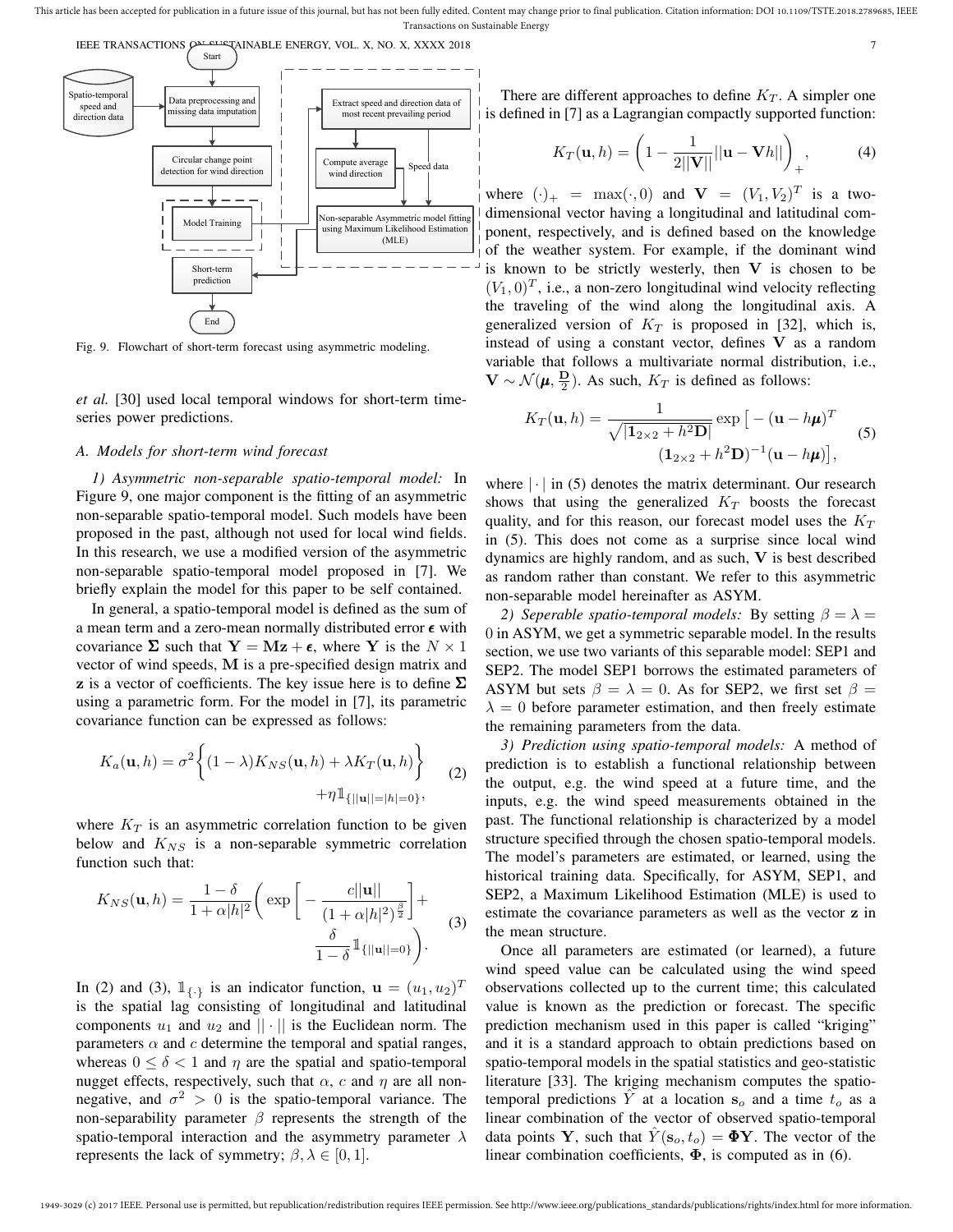This article has been accepted for publication in a future issue of this journal, but has not been fully edited. Content may change prior to final publication. Citation information: DOI 10.1109/TSTE.2018.2789685, IEEE Transactions on Sustainable Energy

IEEE TRANSACTIONS ON SUSTAINABLE ENERGY, VOL. X, NO. X, XXXX 2018 8

$$
\Phi = {\Sigma^{-1} - \Sigma^{-1} \mathbf{M} (\mathbf{M}^T \Sigma^{-1} \mathbf{M})^{-1} \mathbf{M}^T \Sigma^{-1} }^{\dagger} \mathbf{k}
$$
  
 
$$
+ \Sigma^{-1} \mathbf{M} (\mathbf{M}^T \Sigma^{-1} \mathbf{M})^{-1} m_o,
$$
 (6)

where  $\Sigma$  is the covariance matrix that is computed depending on the model choices mentioned above, be it ASYM, SEP1 or SEP2, the vector k contains the covariances between Y and  $Y(\mathbf{s}_o, t_o)$ . For a constant mean spatio-temporal model, as used in this research, M reduces to  $1_{N\times 1}$  and  $m_0 = 1$ .

*4) Persistence model:* Forecasts based on persistence models are widely used in the renewable industry and are simply obtained by extending the current wind charactersitics for the look-ahead horizons such that  $\hat{Y}_{i,(j+h)} = Y_{ij}$ ,  $\forall h$ . We refer to this model as PER.

*5) Autoregressive moving average (ARMA) model:* We would like to compare ASYM against a classical time series method which does not account for spatial correlation on the wind farm (and thus no spatio-temporal asymmetry). Please note that spatio-temporal models (ASYM, SEP1 and SEP2) can be looked at as generalizations of time-series models, since they account for both spatial and temporal correlations.

A common approach for time-series modeling and forecasting is the autoregressive moving average (ARMA) model, which is defined by the orders of the autoregressive and the moving average parts,  $p$  and  $q$  respectively, and a set of parameters  $\{a, b_1, ..., b_p, c_1, ..., c_q\}$ . An ARMA $(p, q)$  model for a spatial location  $i$  is expressed as in Equation  $(7)$ .

$$
Y_i(t) = a + \sum_{l=1}^p b_l Y_i(t-l) + \sum_{l=1}^q c_l \epsilon(t-l) + \epsilon(t), \quad (7)
$$

where  $\epsilon \sim N(0, \sigma_{ts}^2)$ . We fit an ARMA model using the command arima in the R package stats. Our analysis suggests that a better prediction is achieved by using loworder, rather than high-order ARMA models. This aligns with the recommendations of [17] and [14] who suggest that low-order ARMA models are more suitable for short-term forecasts. Therefore, we set  $p = q = 1$  and fit an ARMA $(1, 1)$ model for each turbine out of the 200 locations at the wind farm. As such, we generate 200 independent forecasts and then compute the overall aggregate forecast error.

*6) Support vector machines (SVMs):* Machine learning approaches have been reported to benefit wind forecasting. Amongst those, support vector machines (SVMs) are a popular choice and have been previously implemented for time-series wind speed and power forecasting [19], [34], [35]. Simply speaking, SVM performs a nonlinear mapping of the data into a high-dimensional feature space, as shown in Equation (8):

$$
Y_i(t) = \sum_{j=1}^d \beta_j \phi_j(x_i(t)) + \beta_0,
$$
 (8)

where  $x_i(t)$  is an explanatory input to be defined later,  $\{\phi_j\}_{j=1}^d$  are the so-called feature basis functions and  $\{\beta_j\}_{j=0}^d$ are the parameters to be estimated from the data [19]. For an SVM model, instead of explicitly defining the feature basis functions, a kernel function is specified that defines the inner product in the feature space. This is referred to in the machine learning literature as the "kernel trick" [36]. Following the same logic made above regarding the suitability of most recent lagged values with respect to short-term forecasts, we set  $x_i(t) = Y_i(t-1)$ . We fit an SVM model for the time series training data of each turbine of the 200 locations at the wind farm. Specifically, we use the command svm in the R package e1071 and a radial basis kernel function, which is a common choice in the SVM literature [36]. We refer to this model as SVM.

*7) Hybrid forecast of ASYM & SVM:* A growing trend in the wind forecasting literature is to hybridize multiple datadriven methods to achieve better prediction accuracy [37], [38]. We follow an approach similar to [37], which was originally proposed for integrating classical time-series models with neural networks for wind speed forecasting. Specifically, we first fit ASYM to the spatio-temporal training data. The choice of ASYM as the base model is motivated by our goal to capture the spatio-temporal dynamics and asymmetries on the wind farm. We then fit an SVM to the residuals obtained by ASYM to capture any non-linearities that are not covered by the base model. The final hybrid model has an additive form as in Equation (9):

$$
Y_i(\mathbf{s}, t) = Y_i^A(\mathbf{s}, t) + \mathcal{E}_i^S(\mathbf{s}, t) + e_i,
$$
\n(9)

where  $Y_i^A(\mathbf{s}, t)$  is the ASYM model fit,  $\mathcal{E}_i^A(\mathbf{s}, t)$  represents the SVM model fit to the spatio-temporal residuals after the ASYM fit, and  $e_i$  is the final residual term. We refer to the hybrid model in Equation (9) as HYB.

# *B. Case study*

We demonstrate the merit of our procedure on four prevailing periods from different times of the year. For all the periods, we select 6 hours for model training. We will forecast up to 4 hours ahead, i.e.,  $h = \{1, 2, 3, 4\}$ . Our choice for the training period is motivated by observing that the shortest prevailing period length, as shown in Section III, is about 6 hours. As such, a training period of 6 hours more or less guarantees temporal homogeneity and stationarity over the training data, allowing for a reliable model estimation. Furthermore, for short-term wind prediction, previous studies [14], [39], [40] showed that using a longer history of wind measurements is not necessarily helpful, as evident by the low time lag order used in the time series models. For the testing horizon, our collaborating industry partner (who is also the data provider) is interested in 2-hour ahead forecasts for various purposes. At time t, it is preferable to have the forecast at  $t + 1$  and  $t+2$ , so that when it is  $t+1$ , the old forecast at  $t+2$  can still be used as the 1-hour ahead forecast, while the model starts running an update with a new forecast for the next two hours. This updating process is conducted in a rolling forward fashion on an hourly basis. For research purposes, we do not stop at the 2-hour ahead, but rather evaluate the forecast accuracy for longer horizons (up to 4 hours), albeit not needed by our industry collaborator.

As mentioned previously, in ASYM,  $\mathbf{V} \sim \mathcal{N}(\boldsymbol{\mu}, \frac{\mathbf{D}}{2})$ . To specify  $\mu$  and D, we make use of the average wind speed Y and average wind direction  $\theta$  of the training data as follows. First, we set  $||\mu|| = Y$ . Then, given  $\theta$ , we compute the wind velocity vector in degrees, by decomposing  $||\mu||$  into longitudinal and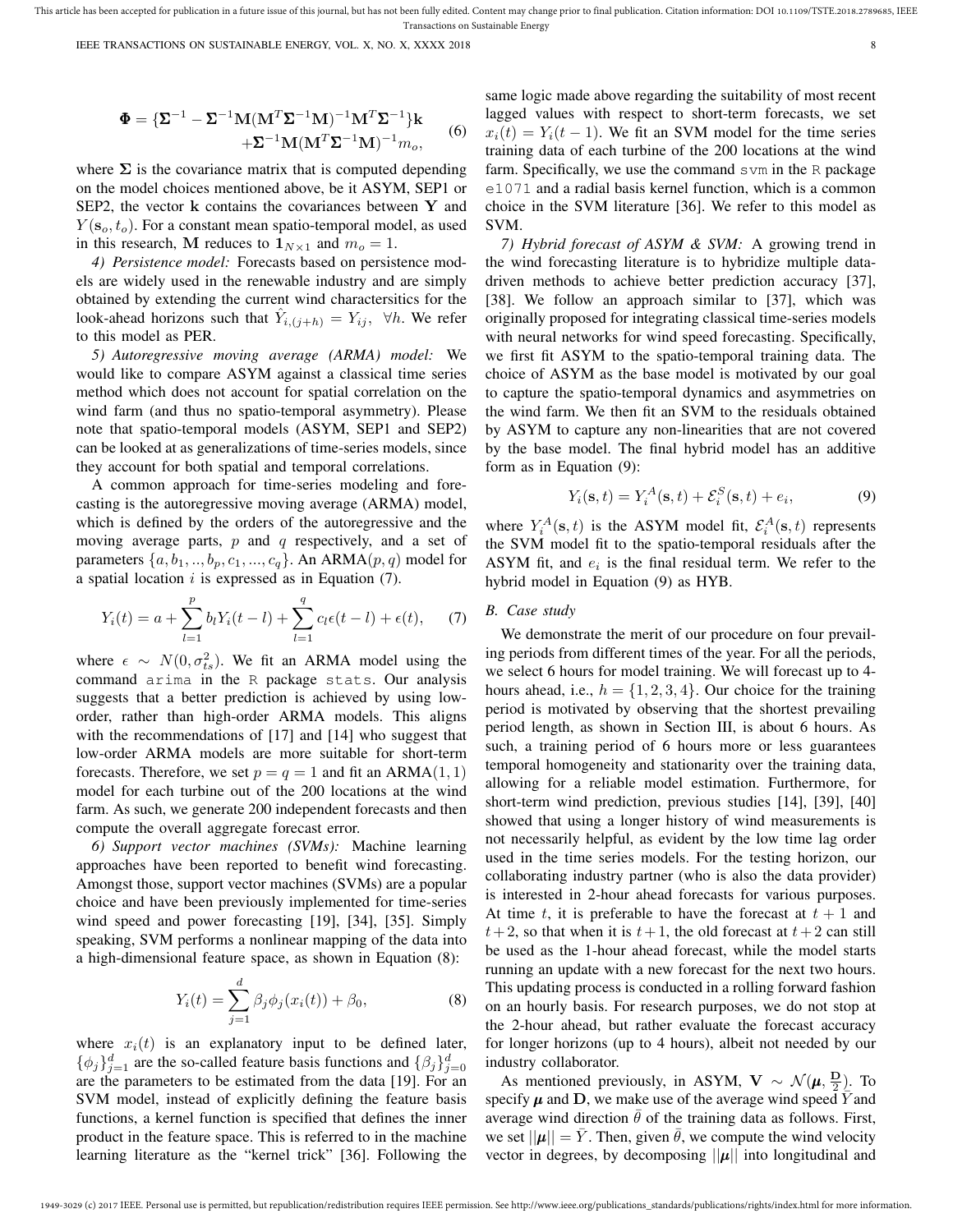TABLE II LOG-LIKELIHOODS OF THE ASYMMETRIC VERSUS THE SEPARABLE MODELS. BOLD-FACED VALUES INDICATE THE BEST PERFORMANCE.

| Period | Month          | <b>ASYM</b> | SEP <sub>1</sub> | SEP <sub>2</sub> |
|--------|----------------|-------------|------------------|------------------|
| 1.     | October, 2010  | $-2087.84$  | $-2091.69$       | $-2089.19$       |
| 2.     | December, 2010 | $-1980.29$  | $-2263.43$       | $-2030.04$       |
| 3.     | January, 2011  | $-1796.45$  | $-1826.90$       | $-1799.82$       |
| 4.     | June, 2011     | $-2181.68$  | $-2463.77$       | $-2185.45$       |

latitudinal components, denoted by  $\hat{v}_1$  and  $\hat{v}_2$ , respectively. These components will be used as the estimate for  $\mu$  and their signs would represent the wind directionality information. In our current study, we found that when the  $2 \times 2$  matrix D is chosen as a diagonal matrix with its diagonal entries set to  $||\mu||$ , the parameter estimation procedure produces higher MLE values, suggesting a better fit. This revelation surprises us a bit as the traditional wisdom would estimate D from the training data. One of our ongoing pursuits is to understand and then devise the optimal way for setting these parameters in the non-separable models.

The MLE is implemented in R using the routine nlm. For instance, for a prevailing period in January, 2011,  $\bar{\theta}$  = 122.28°,  $\bar{Y}$  = 20.15 km/hr,  $(\hat{v}_1, \hat{v}_2)$  =  $(-0.20^\circ, 0.10^\circ)$  and the MLE's are  $\{\hat{\sigma}^2, \hat{\nu}, \hat{\alpha}, \hat{c}, \hat{\eta}, \hat{\beta}, \hat{\lambda}\}$ {19.22, 0.18, 0.46, 0.35, 3.35, 0.99, 0.47}. The estimate for the mean term is 21.98 km/hr. The values for  $\hat{\beta}$  and  $\hat{\lambda}$  indicate the need to consider spatio-temporal interaction and asymmetry.

The log-likelihoods for ASYM, SEP1 and SEP2 are presented in Table II. The log-likelihood values for ASYM are higher than those of SEP1 and SEP2 for all the periods, suggesting a higher explanatory power in favor of the asymmetric model and the importance of incorporating this physical phenomenon in spatio-temporal modeling.

Next, we make forecasts based on the models presented in Section IV-A and evaluate them in terms of Root Mean Squared Error (RMSE) and Mean Absolute Error (MAE). The results are illustrated in Table III. Please note that for Period 2, the testing data for  $h = 4$  had a large amount of missing values when our industrial collaborator provided the data, and for this reason, we were not able to assess the forecast quality for that particular forecast horizon. We, therefore, compute the aggregate error based on the first 3-hour ahead forecasts for Period 2. For Periods 1, 3 and 4, the aggregate measure reported is the average over all 4-hour ahead forecasts.

It is also known that an important goal for power engineers is to accurately predict power production, in addition to wind speed forecasts. In practice, turbine-specific power curves are provided by the manufacturer and are used to assess the prediction accuracy of competing models. Since we do not readily have these power curves at hand, we use the binning method over the available one-year worth of data to estimate the turbine-specific power curves. The binning method is a nonparametric method commonly used in the wind industry [41] and is based on discretizing the wind speed domain into a number of bins and then outputting the average power value for each bin as an estimate of power generation. Using the estimated power curves, we predict the power generated at each turbine given the wind speed forecasts. We compare the

competing models in terms of RMSE in Table IV. Please note that for confidentiality reasons, we have normalized the power output in the range of  $[0, 1]$ , so that the values reported in Table IV are the ratio relative to the maximum turbine power.

The results presented in Tables III and IV show that the forecasts based on asymmetric non-separable model outperform those based on separable model (SEP1 and SEP2), persistence model (PER), time-series model (ARMA), and machine learning model (SVM), in terms of both wind speed and wind power forecasting. The improvement of ASYM over the separable models is explained by capturing the strong asymmetries discovered in Section III, whereas the improvement over ARMA and SVM is mostly due to the characterization of spatial correlations, and subsequently the asymmetry, both of which the time-series models fail to capture.

Furthermore, hybridizing ASYM with SVM (the HYB model) appears to achieve a further enhancement in prediction accuracy over the ASYM only approach, demonstrating the additional benefit brought by the machine learning method. The improvements of HYB over ASYM range from  $1\%$  to 7%, and on average 3.5%, for wind speed forecast, and up to 8%, but on average 4.0%, for wind power forecast.

Combining the strength of the asymmetrical modeling and machine learning, in terms of wind speed forecast, HYB improves, on the average of the four periods, 22.5% in RMSE (24.3% in MAE, same below) over SEP1, 8.0% (9.7%) over SEP2, 19.5% (19.0%) over PER, 21.2% (24.5%) over ARMA(1,1) and  $22.9\%$  (25.1%) over SVM. In terms of wind power forecast, HYB on average improves in terms of reduction in RMSE 23.5% over SEP1, 9.4% over SEP2, 18.2% over PER, 22.8% over ARMA(1,1), 24.3% over SVM. These results are aligned with the findings made in Section III that local wind fields are strongly asymmetric at the finescale spatio-temporal resolutions and as such, spatio-temporal models that capture such physical phenomenon are expected to perform well in short-term forecasts.

#### V. CONCLUSION

Spatio-temporal wind farm analytics can provide insights to minimize uncertainty while using the wind resource. We demonstrate that, contrary to common practice, local wind fields are strongly asymmetric. This asymmetry is detected upon implementing a set of spatio-temporal adjustments that unearth the fine-scale spatio-temporal dynamics. The asymmetry pattern changes spatially and temporally, in both magnitude and direction. As such, the traditional separable spatiotemporal models appear to be overly-simplified in modeling farm-level wind dynamics. Given these findings, an enhanced procedure for short-term wind forecasting was devised and shown to outperform the commonly used forecast methods based on persistence, time-series, machine learning, and separable spatio-temporal models.

#### ACKNOWLEDGMENT

This research was partially supported by NSF grants no. CMMI-1300560, IIS-1741173, and DMS-1613003.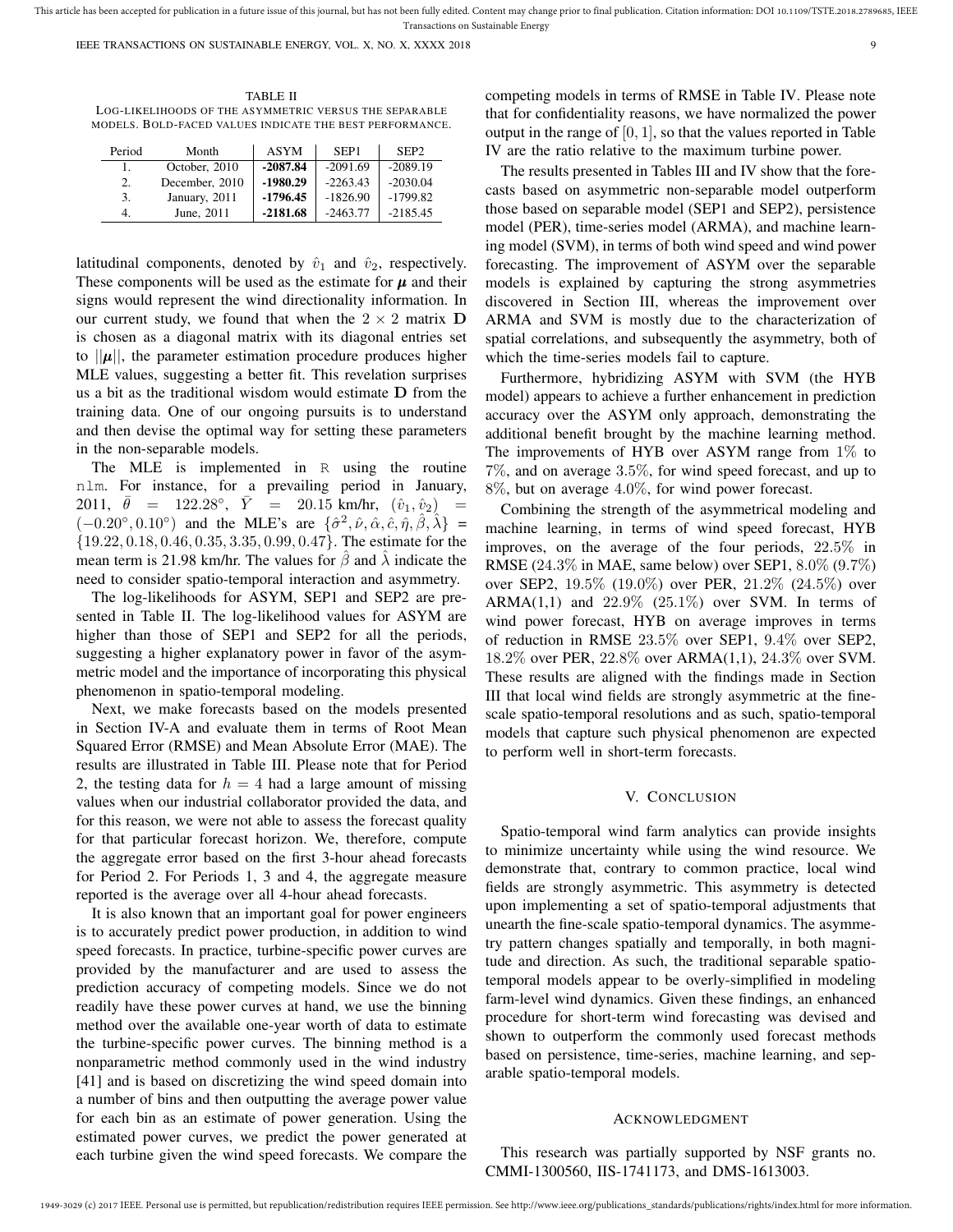#### TABLE III

RMSE AND MAE OF WIND SPEED FORECASTS. MISSED THE DATA FOR  $h = 4$  AND PERIOD 2 IN THE ORIGINAL DATASET. BOLD-FACED VALUES INDICATE THE BEST PERFORMANCE. THE PERCENTAGE IMPROVEMENTS ARE THE ERROR INFLATION RATE RELATIVE TO HYB.

|                |                  |       | <b>RMSE</b> |       |                          |         | <b>MAE</b>           |       |       |       |                          |         |          |
|----------------|------------------|-------|-------------|-------|--------------------------|---------|----------------------|-------|-------|-------|--------------------------|---------|----------|
| Period         | Forecast         | $h=1$ | $h=2$       | $h=3$ | $h=4$                    | Average | $\overline{\%}$ Imp. | $h=1$ | $h=2$ | $h=3$ | $h=4$                    | Average | $%$ Imp. |
|                | <b>ASYM</b>      | 0.95  | 1.37        | 2.70  | 2.86                     | 2.14    | $1\%$                | 0.80  | 1.18  | 2.48  | 2.64                     | 1.77    | $1\%$    |
|                | SEP1             | 1.23  | 1.63        | 2.92  | 3.03                     | 2.34    | 9%                   | 1.06  | 1.45  | 2.72  | 2.81                     | 2.01    | 12%      |
|                | SEP <sub>2</sub> | 1.01  | 1.50        | 2.85  | 2.99                     | 2.26    | 6%                   | 0.86  | 1.31  | 2.63  | 2.77                     | 1.89    | 7%       |
|                | <b>PER</b>       | 1.29  | 1.72        | 2.98  | 3.16                     | 2.42    | 12%                  | 1.05  | 1.49  | 2.80  | 2.90                     | 2.06    | 15%      |
|                | ARMA(1,1)        | 1.63  | 2.06        | 3.48  | 3.62                     | 2.83    | 25%                  | 1.31  | 1.83  | 3.29  | 3.35                     | 2.47    | 29%      |
|                | <b>SVM</b>       | 1.61  | 1.91        | 3.33  | 3.44                     | 2.70    | 21%                  | 1.40  | 1.69  | 3.14  | 3.18                     | 2.35    | 25%      |
|                | <b>HYB</b>       | 0.95  | 1.36        | 2.69  | 2.85                     | 2.13    |                      | 0.79  | 1.17  | 2.46  | 2.62                     | 1.76    |          |
| 2              | <b>ASYM</b>      | 1.42  | 2.53        | 2.31  | $\overline{\phantom{0}}$ | 2.14    | 4%                   | 1.04  | 2.28  | 2.09  | $\overline{\phantom{0}}$ | 1.80    | 5%       |
|                | SEP1             | 2.77  | 3.25        | 2.65  | $\qquad \qquad -$        | 2.90    | 29%                  | 2.19  | 2.80  | 2.30  | $\qquad \qquad -$        | 2.43    | 30%      |
|                | SEP <sub>2</sub> | 1.64  | 2.62        | 2.30  | $\overline{\phantom{m}}$ | 2.22    | 7%                   | 1.29  | 2.36  | 2.06  | $\overline{\phantom{0}}$ | 1.90    | 10%      |
|                | <b>PER</b>       | 1.83  | 2.88        | 2.57  | $\overline{\phantom{0}}$ | 2.47    | 17%                  | 1.49  | 2.55  | 2.27  | $\overline{\phantom{0}}$ | 2.10    | 19%      |
|                | ARMA(1,1)        | 1.99  | 3.05        | 2.78  | -                        | 2.64    | 22%                  | 1.62  | 2.81  | 2.52  | $\overline{\phantom{0}}$ | 2.31    | 26%      |
|                | <b>SVM</b>       | 2.42  | 3.68        | 3.41  | $\qquad \qquad -$        | 3.21    | 36%                  | 2.19  | 3.41  | 3.10  | $\overline{\phantom{0}}$ | 2.87    | 39%      |
|                | <b>HYB</b>       | 1.25  | 2.45        | 2.27  | $\overline{\phantom{0}}$ | 2.06    |                      | 0.89  | 2.19  | 2.04  | $\overline{\phantom{0}}$ | 1.71    |          |
| 3              | <b>ASYM</b>      | 0.87  | 0.94        | 1.02  | 1.35                     | 1.06    | 2%                   | 0.72  | 0.77  | 0.85  | 1.17                     | 0.88    | 2%       |
|                | SEP1             | 1.21  | 1.25        | 1.21  | 1.52                     | 1.31    | 20%                  | 0.99  | 1.04  | 1.01  | 1.30                     | 1.08    | 21%      |
|                | SEP <sub>2</sub> | 0.88  | 1.09        | 1.14  | 1.50                     | 1.17    | 11%                  | 0.73  | 0.92  | 0.97  | 1.31                     | 0.98    | 13%      |
|                | <b>PER</b>       | 1.01  | 1.07        | 1.36  | 1.51                     | 1.25    | 17%                  | 0.81  | 0.84  | 1.05  | 1.20                     | 0.98    | 13%      |
|                | ARMA(1,1)        | 1.11  | 1.32        | 1.30  | 1.65                     | 1.36    | 24%                  | 0.93  | 1.15  | 1.14  | 1.43                     | 1.16    | 26%      |
|                | <b>SVM</b>       | 1.03  | 1.16        | 1.34  | 1.68                     | 1.33    | 21%                  | 0.84  | 0.94  | 1.07  | 1.40                     | 1.06    | 19%      |
|                | <b>HYB</b>       | 0.89  | 0.91        | 1.00  | 1.31                     | 1.04    |                      | 0.72  | 0.74  | 0.83  | 1.13                     | 0.85    |          |
| $\overline{4}$ | <b>ASYM</b>      | 1.27  | 1.45        | 1.87  | 3.94                     | 2.37    | 7%                   | 1.00  | 1.20  | 1.48  | 3.73                     | 1.85    | 6%       |
|                | SEP <sub>1</sub> | 3.38  | 2.45        | 2.66  | 4.19                     | 3.24    | 32%                  | 2.68  | 1.99  | 2.13  | 3.75                     | 2.64    | 34%      |
|                | SEP <sub>2</sub> | 1.41  | 1.59        | 1.99  | 3.80                     | 2.40    | 8%                   | 1.13  | 1.33  | 1.61  | 3.60                     | 1.91    | 9%       |
|                | PER              | 1.88  | 2.10        | 2.53  | 5.28                     | 3.25    | 32%                  | 1.49  | 1.71  | 2.06  | 4.78                     | 2.51    | 31%      |
|                | ARMA(1,1)        | 2.07  | 1.77        | 2.14  | 3.81                     | 2.58    | 14%                  | 1.67  | 1.44  | 1.76  | 3.51                     | 2.09    | 17%      |
|                | <b>SVM</b>       | 1.71  | 1.74        | 2.15  | 3.89                     | 2.54    | 13%                  | 1.43  | 1.44  | 1.71  | 3.60                     | 2.05    | 15%      |
|                | <b>HYB</b>       | 1.26  | 1.43        | 1.92  | 3.50                     | 2.21    |                      | 0.99  | 1.18  | 1.54  | 3.26                     | 1.74    |          |

TABLE IV RMSE OF WIND POWER PREDICTIONS. BOLD-FACED VALUES INDICATE THE BEST PERFORMANCE. THE PERCENTAGE IMPROVEMENTS ARE THE ERROR INFLATION RATE RELATIVE TO HYB.

| P              | $\boldsymbol{h}$ | ASYM  | SEP <sub>1</sub>         | SEP <sub>2</sub> | PER    | <b>ARMA</b> | <b>SVM</b> | <b>HYB</b> |
|----------------|------------------|-------|--------------------------|------------------|--------|-------------|------------|------------|
| $\mathbf{1}$   | 1                | 0.10  | 0.13                     | 0.11             | 0.13   | 0.17        | 0.16       | 0.10       |
|                | $\overline{2}$   | 0.17  | 0.21                     | 0.19             | 0.20   | 0.24        | 0.23       | 0.17       |
|                | 3                | 0.37  | 0.39                     | 0.38             | 0.38   | 0.44        | 0.43       | 0.36       |
|                | $\overline{4}$   | 0.40  | 0.42                     | 0.42             | 0.42   | 0.48        | 0.45       | 0.40       |
|                | Av.              | 0.29  | 0.31                     | 0.30             | 0.31   | 0.36        | 0.34       | 0.28       |
|                | $\%$             | $1\%$ | 7%                       | 5%               | 6%     | 19%         | 16%        |            |
| $\overline{c}$ | $\mathbf{1}$     | 0.13  | 0.31                     | 0.17             | 0.19   | 0.22        | 0.29       | 0.12       |
|                | $\overline{2}$   | 0.25  | 0.36                     | 0.27             | 0.30   | 0.33        | 0.43       | 0.24       |
|                | 3                | 0.24  | 0.30                     | 0.25             | 0.28   | 0.32        | 0.41       | 0.24       |
|                | $\overline{4}$   |       | $\overline{\phantom{a}}$ | $\overline{a}$   | $\sim$ |             |            |            |
|                | Av.              | 0.22  | 0.33                     | 0.23             | 0.26   | 0.29        | 0.38       | 0.20       |
|                | $\%$             | $4\%$ | 36%                      | 11%              | 21%    | 29%         | 45%        |            |
| 3              | $\mathbf{1}$     | 0.10  | 0.14                     | 0.11             | 0.12   | 0.13        | 0.13       | 0.10       |
|                | $\overline{2}$   | 0.12  | 0.15                     | 0.14             | 0.12   | 0.16        | 0.14       | 0.11       |
|                | 3                | 0.12  | 0.14                     | 0.14             | 0.14   | 0.16        | 0.15       | 0.11       |
|                | $\overline{4}$   | 0.17  | 0.19                     | 0.19             | 0.18   | 0.21        | 0.20       | 0.16       |
|                | Av.              | 0.13  | 0.16                     | 0.15             | 0.14   | 0.17        | 0.16       | 0.12       |
|                | $\%$             | 3%    | 17%                      | 13%              | 9%     | 22%         | 18%        |            |
| $\overline{4}$ | $\mathbf{1}$     | 0.17  | 0.34                     | 0.18             | 0.25   | 0.27        | 0.22       | 0.17       |
|                | $\overline{2}$   | 0.19  | 0.31                     | 0.20             | 0.28   | 0.23        | 0.23       | 0.18       |
|                | 3                | 0.24  | 0.33                     | 0.26             | 0.33   | 0.28        | 0.28       | 0.24       |
|                | $\overline{4}$   | 0.42  | 0.46                     | 0.39             | 0.62   | 0.41        | 0.42       | 0.35       |
|                | Av.              | 0.25  | 0.36                     | 0.26             | 0.38   | 0.30        | 0.29       | 0.23       |
|                | $\%$             | 8%    | 34%                      | $9\%$            | $37\%$ | 20%         | 17%        |            |

## **REFERENCES**

- [1] US Department of Energy, Washington D.C., "Wind Vision: A new era for wind power in the United States," 2015.
- [2] C. E. Rasmussen and C. K. Williams, *Gaussian Processes for Machine Learning*. MIT press Cambridge, 2006.
- [3] N. Cressie and C. Wikle, *Statistics for Spatio-Temporal Data*. John Wiley & Sons, 2011.
- [4] T. Gneiting, "Nonseparable, stationary covariance functions for spacetime data," *Journal of the American Statistical Association*, vol. 97, no. 458, pp. 590–600, 2002.
- [5] Y. Wan, M. Milligan, and B. Parsons, "Output power correlation between adjacent wind power plants," *Journal of Solar Energy Engineering*, vol. 125, pp. 551–555, 2003.
- [6] M. Stein, "Space-time covariance functions," *Journal of the American Statistical Association*, vol. 100, no. 469, pp. 310–321, 2005.
- [7] T. Gneiting, M. Genton, and P. Guttorp, "Geostatistical space-time models, stationarity, separability and full symmetry," in *Statistical Methods for Spatio-Temporal Systems*, B. Finkenstadt, L. Held, and V. Isham, Eds. Chapman & Hall/CRC, 2007, ch. 4.
- [8] M. Jun and M. Stein, "An approach to producing space-time covariance functions on spheres," *Technometrics*, vol. 49, no. 4, pp. 468–479, 2007.
- [9] N. Cressie, S. Burden, W. Davis, P. Krivitsky, P. Mokhtarian, T. Suesse, and A. Zammit-Mangion, "Capturing multivariate spatial dependence: model, estimate and then predict," *Statistical Science*, vol. 30, no. 2, pp. 170–175, 2015.
- [10] N. Cressie and H. Huang, "Classes of nonseparable, spatio-temporal stationary covariance functions," *Journal of the American Statistical Association*, vol. 94, no. 448, pp. 1330–1340, 1999.
- [11] M. Park and M. Fuentes, "New classes of asymmetric spatial-temporal covariance models," North Carolina State University, Department of Statistics, Tech. Rep. 2584, 2006.
- [12] A. Kusiak and W. Li, "Estimation of wind speed: A data-driven approach," *Journal of Wind Engineering and Industrial Areodynamics*, vol. 98, pp. 559–567, 2010.